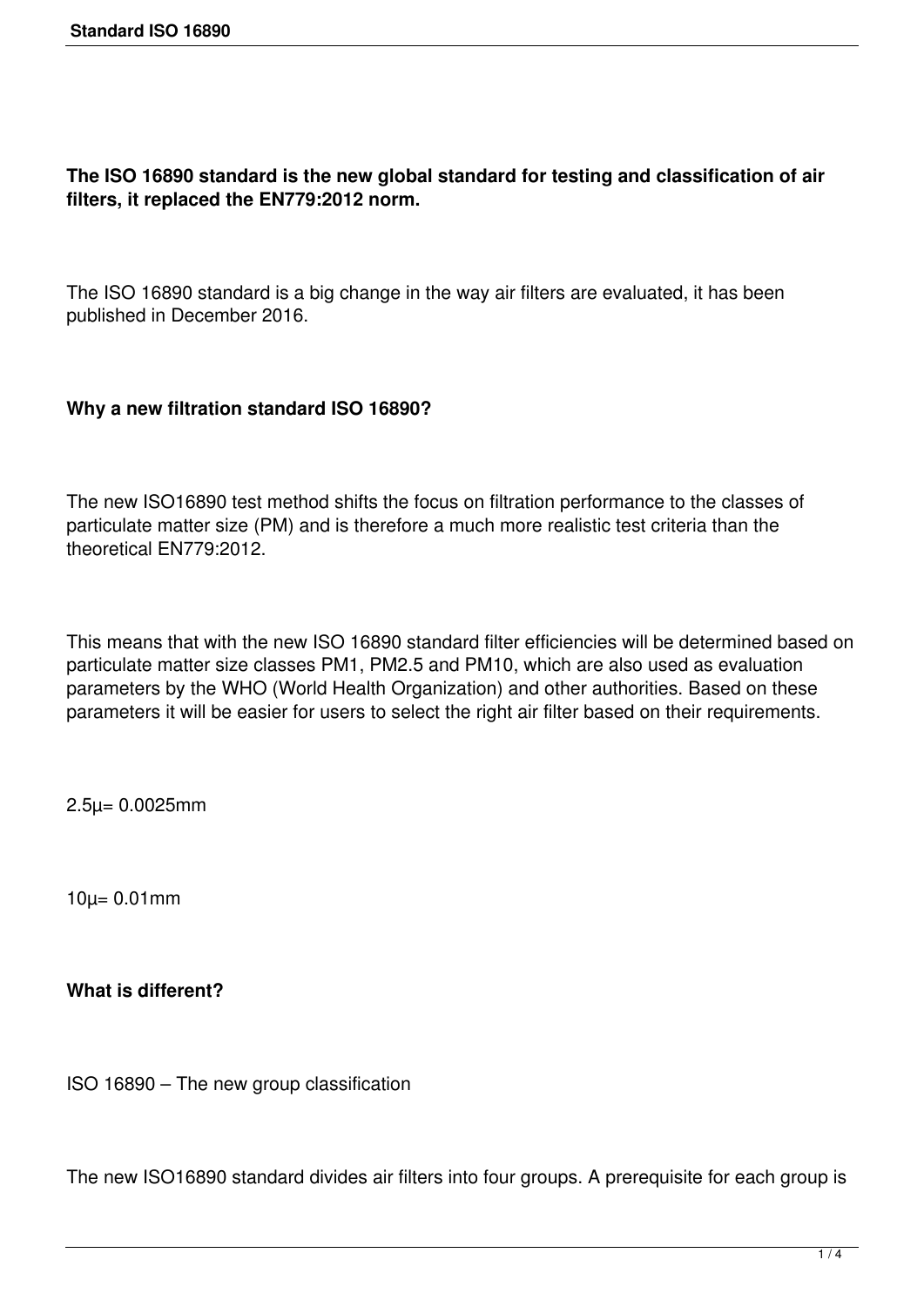that a filter captures at least 50% of the appropriate particle size range. If a filter, for example, captures more than 50% of PM1 particles, it will be grouped as an ISO ePM1 filter. The respective efficiency is then reported, rounded in 5 % increments.

Alongside fine dust filters, the new ISO standard also evaluates coarse dust filters as ISO coarse: that is, filters that capture less than 50 % PM10.

### **What does PM1 mean?**

PM1 means all Particulate Matter with size smaller than 1 micron (a thousandth of a millimetre), just to be clear:

 $1\mu = 0.001$  mm

### **What is particulate matter?**

Check out "what is particulate matter" short video here https://youtu.be/yO5tq6vDjVw

Group classification according ISO16890

| ISO ePM1   | $ePM1$ , min $\geq 50\%$ (viruses, nanoparticles, exhaust gasses)             |
|------------|-------------------------------------------------------------------------------|
| ISO ePM2.5 | ePM2.5, min $\geq$ 50% (bacteria, fungal and mold spores, pollen, toner dust) |
| ISO ePM10  | $ePM10 \ge 50\%$ (pollen, desert dust)                                        |
| ISO coarse | $ePM10 \le 50\%$ (sand, hair)                                                 |

With the introduction of the new ISO16890 standard, actual operating conditions will be more effectively taken into account. Instead of considering only the particle size 0.4 microns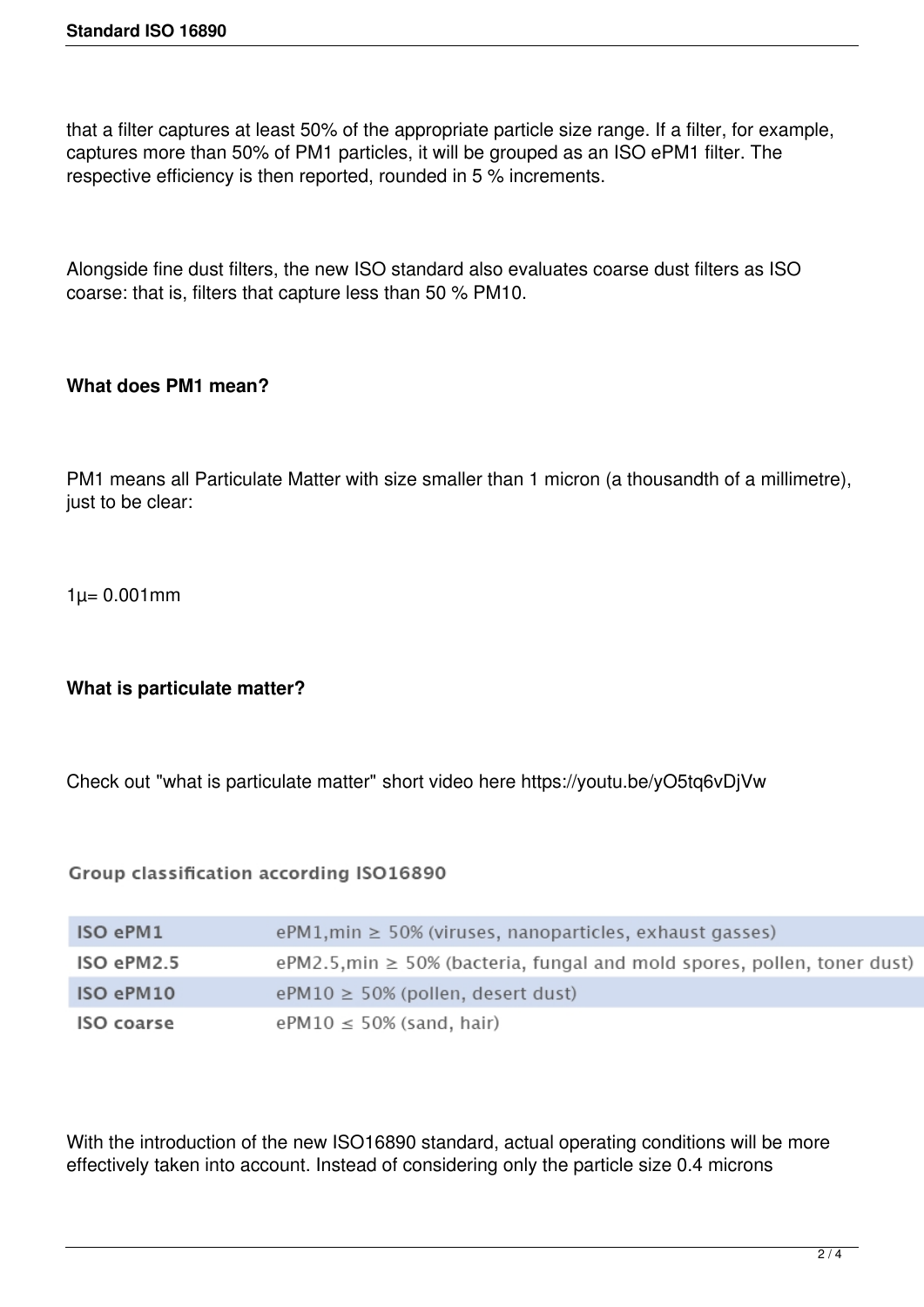(EN779:2012), as previously, a broad range between 0.3 microns and 10 microns will be used to determine separation efficiencies for particulate matter fractions PM10, PM2,5 and PM1 (ISO 16890). In order for an air filter to be rated to PM1 or any of the other PM sizes it will need to demonstrate a minimum efficiency of 50% and this will be recorded incrementally to the closest 5% – so an air filter performing at 66% to PM1 particles will be rated at ePM1 65%.

For coarse filters the new standard will include filters that capture less than 50% of particles in the PM10 range –these will be known as "ISO Coarse" and will detail their PM10 performance i.e. "PM Coarse 45%".



# **Comparing EN779 with ISO16890 classes**

A simple 'translation' of classes ISO 16890 to EN779:2012 fails because of the very different measurement and assessment methods. As of today there is no standard table available. As a guide, we initially offer the following translation table: